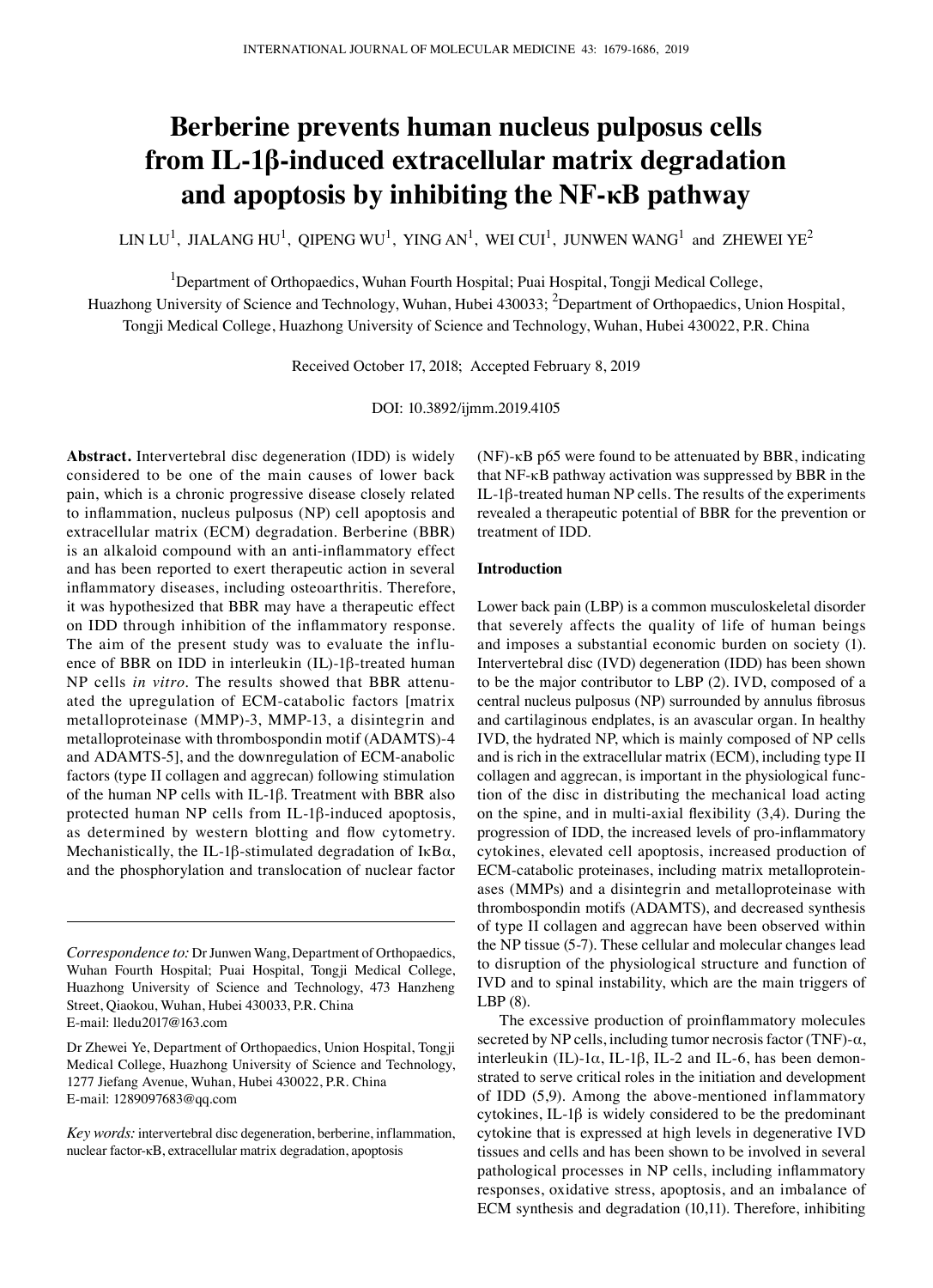the effect of IL-1β on NP cells may postpone the progression of IDD.

Berberine (BBR) is an isoquinoline alkaloid that is derived from several medicinal herbs, including Rhizoma Coptidis, Cortex Phellodendri, and Mahonia bealei, which have long been used in traditional Chinese medicine. BBR has been reported to possess multiple pharmacological effects, including anti-oxidative, anti-inflammatory and anti-apoptotic effects (12-14). Previous studies have found that BBR has therapeutic effects on musculoskeletal disorders, including rheumatoid arthritis and osteoarthritis, owing to its anti-inflammatory properties (15,16). Zhao *et al* showed that BBR treatment can protect articular cartilage from degeneration via activating the Akt-p70S6K-S6 signaling pathway in IL-1β-stimulated articular chondrocytes and in a rat osteoarthritis model (17). Hu *et al* reported that BBR decreases glycosaminoglycan release and nitric oxide production in IL-1β-stimulated chondrocytes (16). In addition, the administration of BBR was found by Zhou *et al* to prevent nitric oxide-induced chondrocyte apoptosis and cartilage degeneration in a rat model of osteoarthritis (18). As the morphology and avascular supply of NP cells are similar to those of chondrocytes, and BBR has been reported to inhibit the effects of oxidative stress in rat NP cells (19), it was hypothesized that BBR may prevent the development of IDD by protecting NP cells from IL‑1β-induced degenerative effects. Therefore, the purpose of the present study was to investigate the influence of BBR on IL‑1β-induced apoptosis and ECM degradation in human NP cells and to elucidate the underlying molecular mechanism.

#### **Materials and methods**

*Patient tissue samples.* Between March and October 2017, human lumbar NP tissues were collected from 10 patients (six women and four men; mean age, 24.7 years; age range, 15-42 years) with idiopathic scoliosis who underwent deformity correction surgery with the approval of the Ethics Committee of Tongji Medical College, Huazhong University of Science and Technology (Wuhan, China). Written informed consent was obtained from all participants involved in the study. The degrees of degeneration of the discs of all participants were assessed using the modified Pfirrmann grading system (20) and were classified as grade II.

*Human NP cell culture and treatment.* Human NP cells were isolated using a method reported previously by Kang *et al* (21), and were then cultured in DMEM/F12 (Gibco; Thermo Fisher Scientific, Inc., Waltham, MA, USA) containing 15% of fetal bovine serum (Gibco; Thermo Fisher Scientific, Inc.) and 1% of a penicillin-streptomycin solution at  $37^{\circ}$ C in a humidified atmosphere containing  $5\%$  CO<sub>2</sub>. The cells were passaged twice for use in the following experiments. The human NP cells were seeded in a six-well plate at a density of 10<sup>5</sup> cells/well. On reaching 80‑90% confluence, the NP cells were incubated with 25  $\mu$ M BBR for 2 h prior to IL-1 $\beta$  (10 ng/ml) treatment for 24 h at 37˚C. The NP cells were harvested for subsequent experiments. All experiments were conducted in triplicate.

*Cell viability analysis.* Cell viability was evaluated using a Cell Counting Kit-8 (CCK-8, Dojindo Molecular Technologies, Inc., Kumamoto, Japan). Briefly, the human NP cells were seeded in a 96-well plate  $(5x10^3 \text{ cells per well})$  and cultured as described above, followed by treatment with various concentrations of BBR (5, 10, 15, 20 or 25  $\mu$ M) or IL-1β (10 ng/ml) for 24 h at 37°C. Subsequently, 10  $\mu$ l of the CCK-8 dye was added into each well, followed by incubation at 37˚C for 2 h. The optical density was measured at 450 nm on a microplate reader (Leica Microsystems GmbH, Wetzlar, Germany).

*RNA extraction and reverse transcription‑quantitative polymerase chain reaction (RT‑qPCR) analysis.* Total RNA was isolated from the human NP cells with TRIzol reagent (Invitrogen; Thermo Fisher Scientific, Inc.). The mRNA expression levels of type II collagen, aggrecan, MMP‑3, MMP-13, ADAMTS-4 and ADAMTS-5 were quantified by RT-qPCR analysis on a 7500 Real-Time PCR system (Applied Biosystems; Thermo Fisher Scientific, Inc.) under the cycling conditions recommended by the manufacturer. qPCR was performed using a SYBR Prime Script™ RT-qPCR kit (Takara Biotechnology Co., Ltd., Dalian, China). The reaction conditions were as follows: 95˚C for 10 min, followed by 40 cycles at 95˚C for 30 sec and 60˚C for 30 sec. The gene expression levels were normalized to that of β-actin. Relative expression levels were analyzed using the  $2<sup>{\triangle} \Delta C_q</sup>$  method (22). The primer sequences used for RT‑qPCR analysis were as follows: Type II collagen, forward 5'-AGAACTGGTGGAGCAGCAAGA-3' and reverse 5'‑AGCAGGCGTAGGAAGGTCAT‑3'; aggrecan, forward 5'-TGAGCGGCAGCACTTTGAC‑3' and reverse 5'‑TGAGTACAGGAGGCTTGAGG‑3'; MMP‑3, forward 5'-TTCCTTGGATTGGAGGTGAC‑3' and reverse 5'-AGC CTGGAGAATGTGAGTGG‑3'; MMP‑13, forward 5'‑CCC AACCCTAAACATCCAA-3' and reverse 5'-AAACAGCTC CGCATCAACC‑3'; ADAMTS‑4, forward 5'‑ACCCAAGCA TCCGCAATC‑3' and reverse 5'-TGCCCACATCAGCCA TAC‑3'; ADAMTS‑5, forward 5'‑GACAGTTCAAAGCCA AAGACC-3' and reverse 5'-TTTCCTTCGTGGCAGAGT-3'; β-actin, forward 5'-AGCGAGCATCCCCCAAAGTT-3' and reverse 5'-GGGCACGAAGGCTCATCATT-3'.

*Western blotting.* The western blotting procedure was performed to analyze protein levels. The treated human NP cells were lysed with RIPA lysis buffer, and protein concentration was measured using the BCA Protein Assay kit (Beyotime Institute of Technology, Haimen, China). The nuclear and cytoplasmic proteins were isolated with the Nuclear/Cytosolic Fractionation kit (BioVision, Inc., Mountain View, CA, USA). The concentration was measured using a BCA protein assay. A total of 40  $\mu$ g protein per lane was separated by sodium dodecyl sulphate polyacrylamide gel electrophoresis on a 12% gel and transferred onto a polyvinylidene fluoride membrane (EMD Millipore, Billerica, MA, USA). Following blocking with 5% non-fat milk in TBST, the membranes were incubated with primary antibodies against type II collagen (sc‑7764; 142 kDa; Santa Cruz Biotechnology, Inc., Dallas, TX, USA; 1:8,000), aggrecan (ab3778; 50‑60 kDa; Abcam, Cambridge, UK; 1:100), MMP‑3 (14351; 60 kDa; Cell Signaling Technology, Inc., Danvers, MA, USA; 1:1,000), MMP‑13 (ab39012; 54 kDa; Abcam; 1:4,000), ADAMTS‑4 (ab185722; 90 kDa; Abcam; 1:1,000), ADAMTS‑5 (ab41037; 73 kDa; Abcam;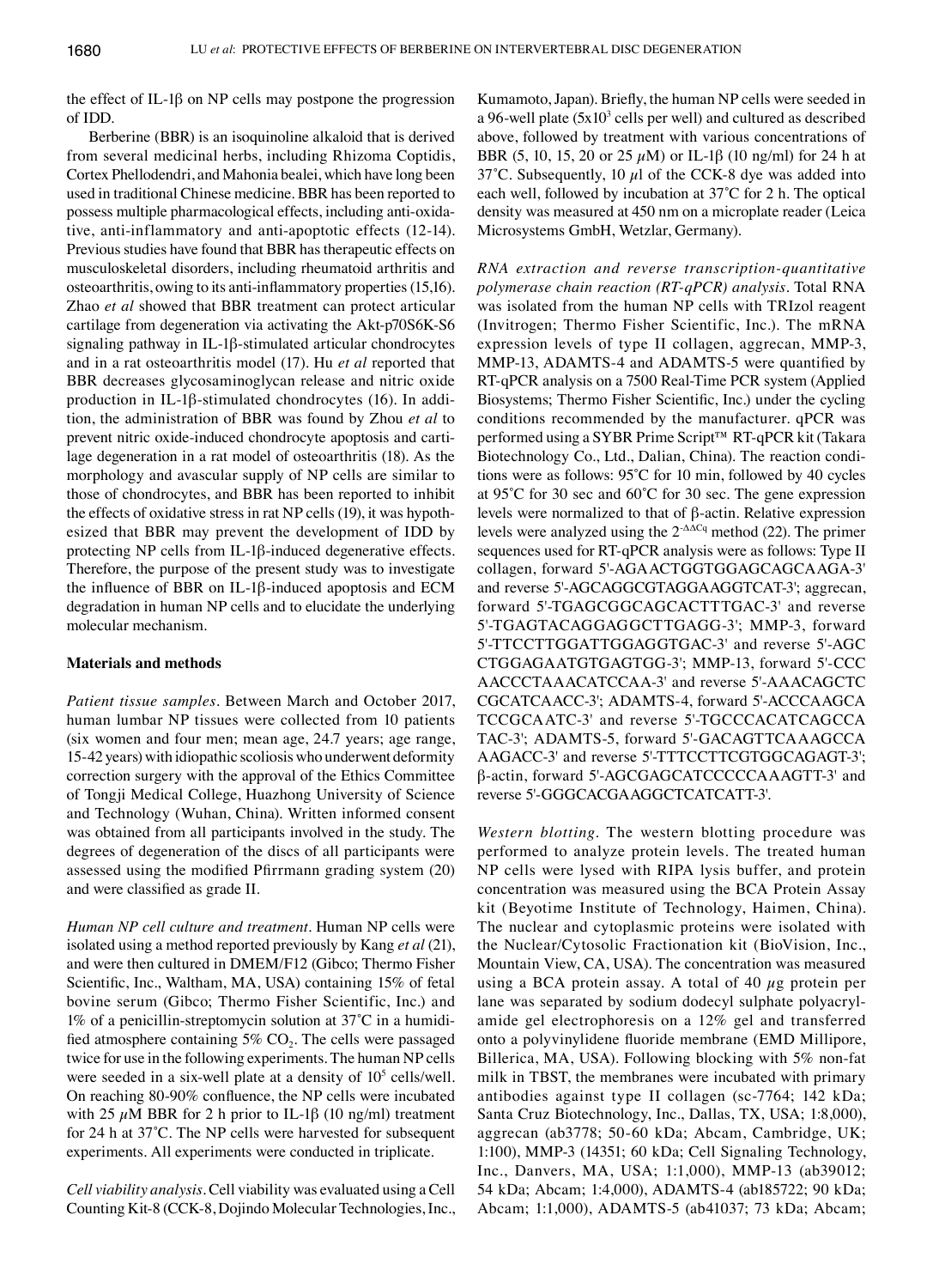

Figure 1. Protective effect of BBR on human NP cell viability. (A) Influence of the indicated concentrations of BBR on the viability of NP cells at 24 h, as measured by a CCK‑8 assay. (B) CCK‑8 results of BBR‑pretreated NP cells stimulated by IL‑1β. Data are presented as the mean ± standard deviation. \* P<0.05, vs. control group; # P<0.05, vs. IL‑1β group. NP, nucleus pulposus; BBR, berberine; CCK‑8, Cell Counting Kit‑8; IL‑1β, interleukin-1β.

1:200), B-cell lymphoma 1 (Bcl-2; ab32124; 26 kDa; Abcam; 1:1,000), Bcl‑2‑associated X protein (Bax; ab32503; 20 kDa; Abcam; 1:1,000), cleaved caspase3 (9664; 17 kDa; Cell Signaling Technology, Inc.; 1:1,000), nuclear factor (NF)‑κB p65 (ab16502; 60 kDa; Abcam; 1:500), phosphorylated p65 (p‑p65; ab86299; 60 kDa; Abcam; 1:1,000), inhibitor of κBα (IκBα; (9242; 39 kDa; Cell Signaling Technology, Inc.; 1:1,000), β‑actin (ab8227; 42 kDa; Abcam; 1:2,000) and lamin B1 (ab16048; 66 kDa; Abcam; 1:1,000) overnight at 4˚C, followed by incubation with the respective secondary antibodies (BA1054; Boster Biological Technology, Pleasanton, CA, USA, 1:5,000) at room temperature for 1 h. The protein bands were detected using an enhanced chemiluminescence system and analyzed quantitatively using BandScan software (version 4.30; BioMarin Pharmaceutical Inc., UK). β-actin and lamin B1 served as loading controls.

*Flow cytometry.* Following treatment with the different agents, the human NP cells were harvested, washed with cold PBS, and stained using the Annexin V-FITC Apoptosis Detection kit (Beyotime Institute of Biotechnology, Haimen, China). The fluorescence of the cells was determined immediately by flow cytometry (BD Biosciences, Franklin Lakes, NJ, USA). The apoptotic rate was calculated as the sum of the percentages of early (Annexin  $V^{\dagger}/PI$ ) and late (Annexin  $V^{\dagger}/PI^{\dagger}$ ) apoptotic cells.

*Statistical analysis.* The results are expressed as the mean ± standard deviation. Statistical analyses were performed using SPSS v.18.0 software (SPSS, Inc., Chicago, IL, USA). Differences between groups were evaluated by one-way analysis of variance followed by the Tukey test. P<0.05 was considered to indicate a statistically significant difference.

## **Results**

*Cell viability of human NP cells following treatment with BBR.* The present study evaluated the effect of BBR on the viability of human NP cells at various concentrations (5, 10, 15, 20 or 25  $\mu$ M) for 24 h using the CCK-8 assay. The results indicated that BBR was not significantly toxic to human NP cells at concentrations ranging between 5 and 25  $\mu$ M (Fig. 1A). In addition, BBR was administered to IL-1β-treated human NP cells at various concentrations (15, 20 or 25  $\mu$ M). Pretreatment with BBR had a significant protective effect against IL-1 $\beta$ -induced cell apoptosis, particularly at 25  $\mu$ M (Fig. 1B). Therefore, 25  $\mu$ M BBR was selected for subsequent experiments.

*Inhibitory effects of BBR on IL‑1β‑induced ECM degradation by human NP cells.* To determine whether BBR affects IL-1β‑induced ECM degradation by human NP cells, the present study assessed the mRNA and protein expression levels of the main components of the NP ECM, including type II collagen and aggrecan, and major NP ECM catabolic proteinases MMP‑3, MMP‑13, ADAMTS‑4 and ADAMTS‑5 by RT‑qPCR and western blot analyses, respectively. The results revealed that IL-1β treatment markedly decreased the mRNA expression levels of type II collagen and aggrecan, whereas pretreatment with BBR attenuated the downregulation induced by IL-1β (Fig. 2A and B). It was also found that the mRNA expression levels of MMP‑3, MMP‑13, ADAMTS‑4 and ADAMTS‑5 in human NP cells were significantly increased following stimulation with IL-1β (Fig. 2C‑F). However, BBR pretreatment resulted in a statistically significant attenuation of IL-1β-induced upregulation of these ECM catabolic proteinases (Fig. 2C‑F). The same results were observed for protein expression levels (Fig. 2G-M)

*BBR protects human NP cells from IL‑1β‑induced cell apop‑ tosis.* As NP cell apoptosis is important in the progression of IDD, the present study investigated the influence of BBR on IL-1β‑induced human NP cell apoptosis. Flow cytometric analysis revealed that IL-1 $\beta$  increased the rate of apoptosis compared with that in the untreated control (Fig. 3A and B). When the human NP cells were cotreated with BBR and IL‑1β, the results showed a significant decrease in the rate of apoptosis (Fig. 3A and B). Furthermore, the expression levels of apoptosis-related proteins (Bcl-2, Bax and cleaved caspase3) were assessed. The protein levels of Bax (pro-apoptotic) and cleaved caspase3 (pro-apoptotic) were increased and the protein level of Bcl-2 (anti-apoptotic) was decreased in the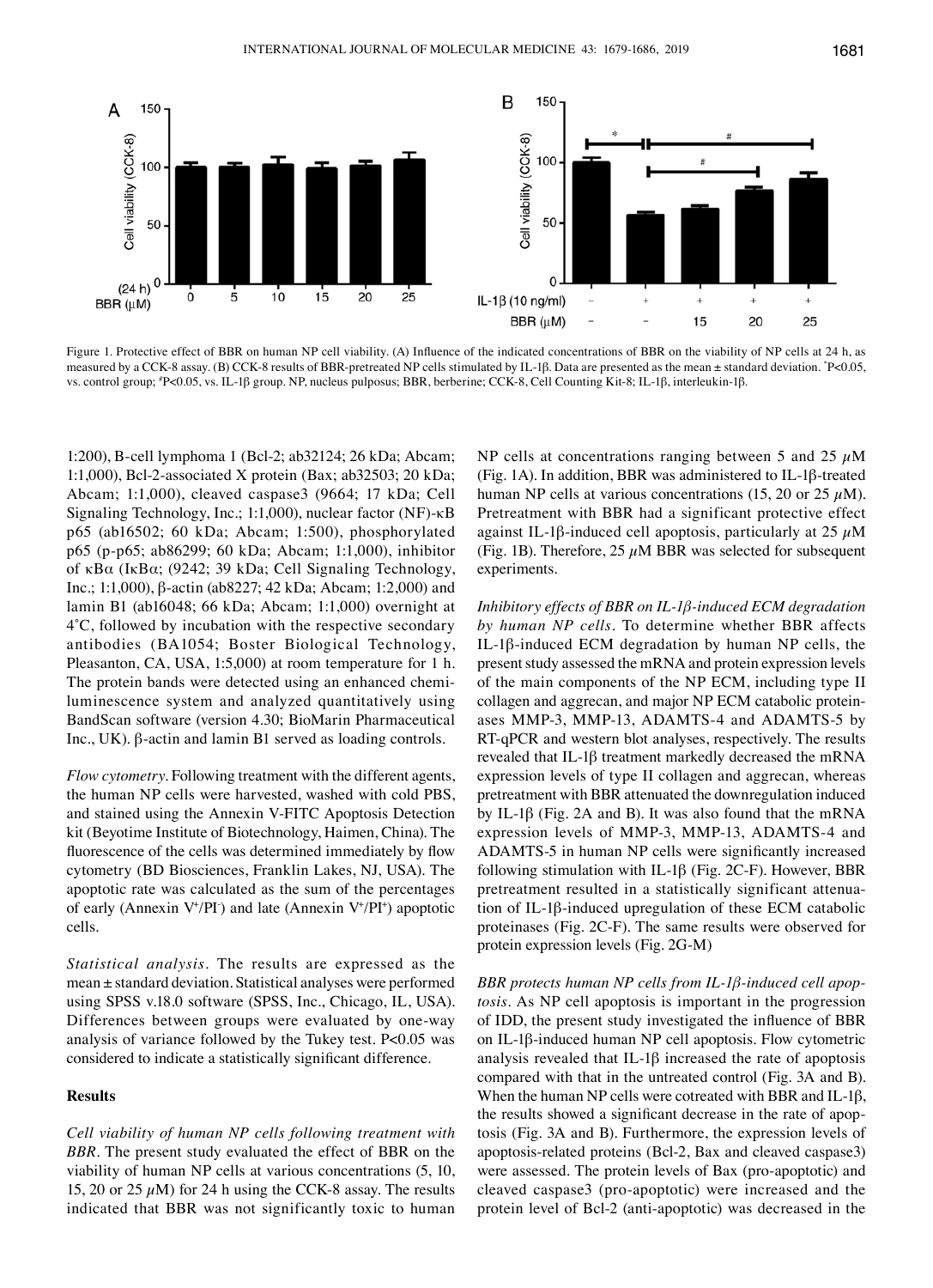

Figure 2. Effects of BBR on IL-1β‑induced extracellular matrix degradation by human NP cells. Following treatment with BBR (25 µM) for 2 h, NP cells were stimulated with IL-1β (10 ng/ml) for 24 h and harvested for RT‑qPCR and western blot analyses. mRNA expression of (A)type II collagen, (B) aggrecan, (C) MMP‑3, (D) MMP-13, (E) ADAMTS-4 and (F) ADAMTS-5, as analyzed by RT-qPCR analysis. (G) Western blot analysis of the protein levels of (H) type II collagen, (I) aggrecan, (J) MMP‑3, (K) MMP‑13, (L) ADAMTS‑4 and (M) ADAMTS‑5. β-actin served as an internal control. Data are presented as the mean ± standard deviation. \* P<0.05, vs. control group; # P<0.05, vs. IL‑1β group. NP, nucleus pulposus; BBR, berberine; IL‑1β, interleukin-1β; MMP, matrix metalloproteinase; ADAMTS, a disintegrin and metalloproteinase with thrombospondin motifs; RT‑qPCR, reverse transcription‑quantitative polymerase chain reaction.

IL-1β-treated human NP cells (Fig. 3C-G). These trends were reversed by BBR pretreatment (Fig. 3C‑G).

*Suppressive effects of BBR on the IL‑1β‑induced activation of NF‑*κ*B in human NP cells.* The NF-κB pathway has been found to be aberrantly activated in IDD and has been demonstrated to be an important mediator of the IL-1β-induced degenerative effects in human NP cells. Therefore, to further examine the underlying mechanism of BBR-induced anti-degenerative effects, the present study determined whether BBR regulates the NF-κB pathway in IL-1β‑treated human NP cells. The extent of NF-κB p65 phosphorylation and the intracellular distribution of p65 were first evaluated by western blotting. Compared with the untreated group, a higher ratio p-p65/p65 and nuclear translocation of p65 from the cytoplasm were observed following IL-1β

stimulation (Fig. 4A‑C), indicating activation of the NF-κB signaling pathway in the IL-1β‑treated human NP cells. However, pretreatment with BBR markedly suppressed this IL-1β-induced phosphorylation and translocation of p65 (Fig. 4A–C). IκBα is an inhibitor protein for p65, the phosphorylation of  $I \kappa B\alpha$  and its subsequent degradation induce the translocation of p65 to the nucleus. Therefore, the level of cytoplasmic IκBα was analyzed by western blotting in human NP cells. IL‑1β treatment induced the degradation of cytoplasmic IκBα, whereas this effect was attenuated by BBR pretreatment (Fig. 4D).

#### **Discussion**

LBP affects 80% of the global population, and IDD is widely recognized as the main cause of LBP (2). The prevention or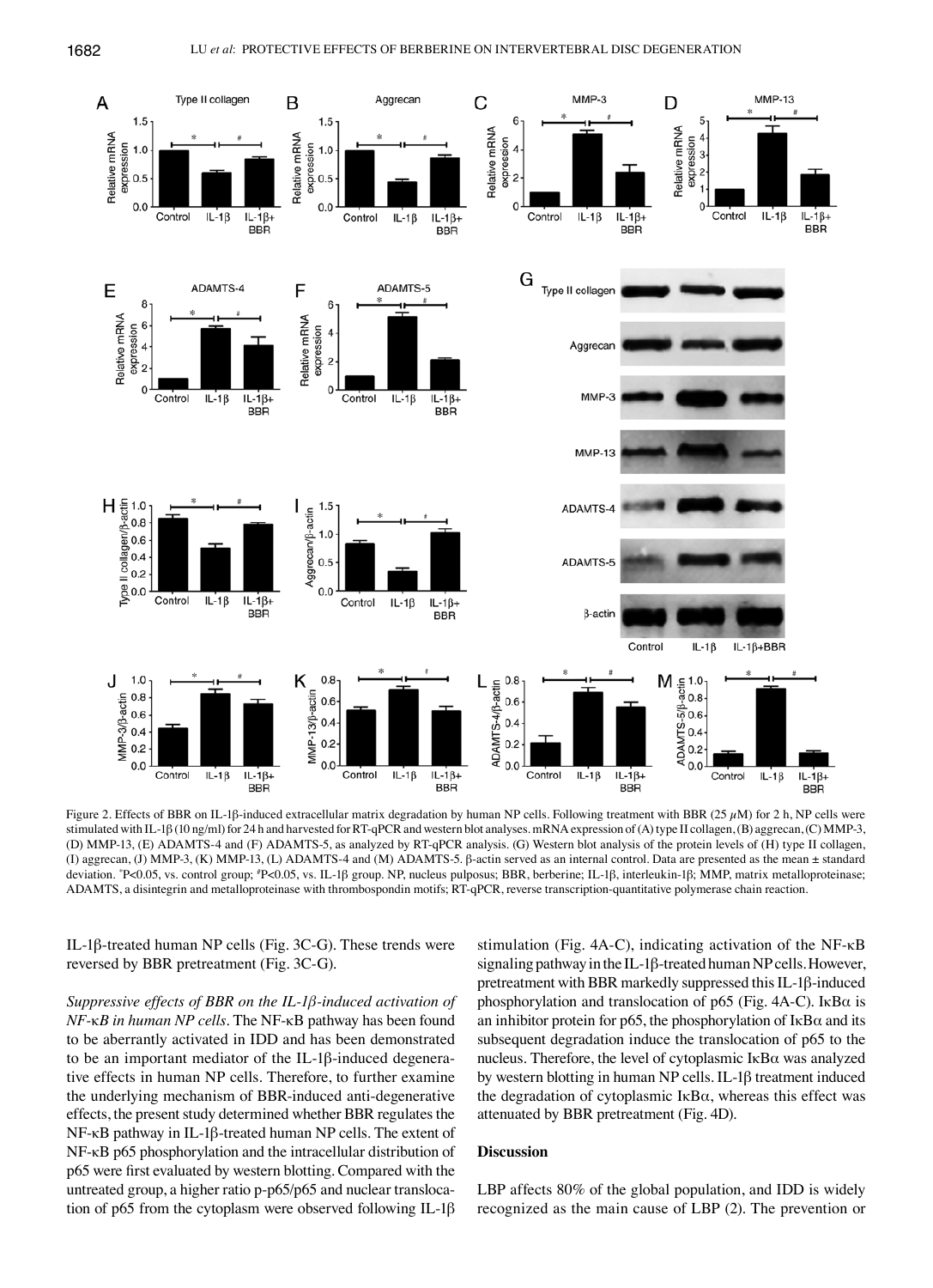

Figure 3. Impact of BBR on IL-1β-induced human NP cells apoptosis. Following treatment with BBR (25  $\mu$ M) for 2 h, NP cells were stimulated with IL-1β (10 ng/ml) for 24 h and harvested for flow cytometry and western blotting. (A) Flow cytometry was used to determine the (B) rates of apoptosis of human NP cells. (C) Western blot analysis and quantification of protein levels of (D) Bcl-2, (E) Bax, (F) Bcl-2/Bax and (G) cleaved caspase 3. β-actin served as an internal control. Data are presented as the mean ± standard deviation. \*P<0.05, vs. control group; \*P<0.05, vs. IL-1β group. NP, nucleus pulposus; BBR, berberine; IL-1β, interleukin-1β; Bcl-2, B-cell lymphoma 2; Bax, Bcl-2-associated X protein.



Figure 4. Effects of BBR on IL-1β-induced NF-κB pathway activity in human NP cells. (A) Total protein levels of NF‑κB p65 and its phosphorylated form were analyzed by western blotting. Protein levels of p65 in the (B) cytoplasm and (C) nucleus were determined by western blotting. (D) Protein levels of IκBα in the cytoplasm were evaluated by western blotting. β-actin or lamin B1 was used as an internal control. Data are presented as the mean ± standard deviation. \*P<0.05, vs. control group; #P<0.05, vs. IL-1β group. NP, nucleus pulposus; BBR, berberine; IL-1β, interleukin-1β; NF-κB, nuclear factor-κB; IκBα, inhibitor of κBα; p-, phosphorylated.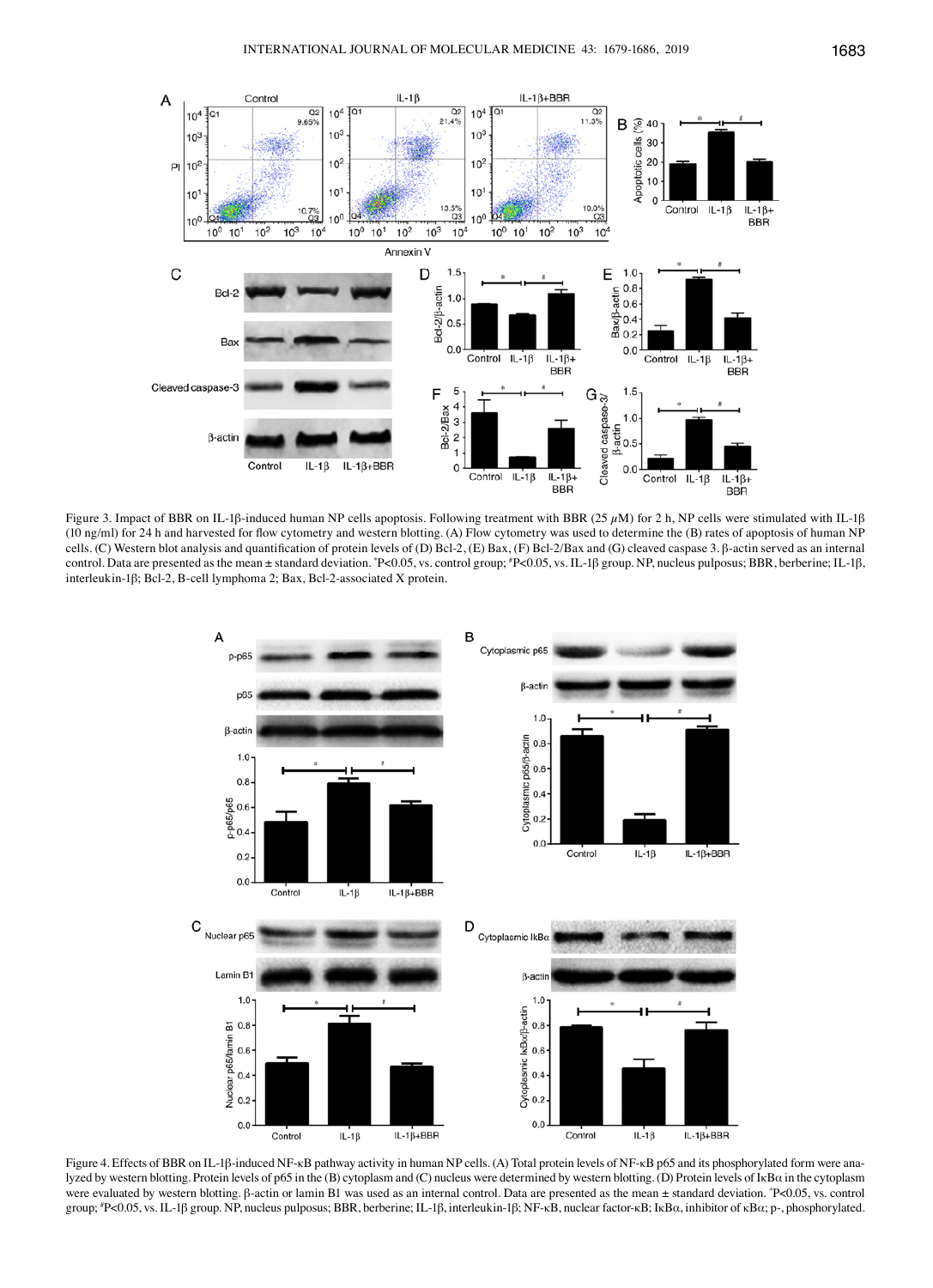

Figure 5. Schematic model of the signaling mechanisms underlying the inhibitory effect of BBR on ECM catabolism and apoptosis in IL-1β‑stimulated human NP cells. NP, nucleus pulposus; BBR, berberine; IL-1β, interleukin-1β; NF‑κB, nuclear factor-κB; IκBα, inhibitor of κBα; ECM, extracellular matrix.

reversal of IDD is a potential treatment of LBP; however, the pathological basis and mechanisms underlying IDD remain to be fully elucidated. Current evidence suggests that the excessive inflammatory response, an increase in the proportion of apoptotic NP cells, and the imbalance between anabolism and catabolism of NP ECM are closely associated with the development of IDD (7,8,23); therefore, targeting these pathological processes is a novel strategy for the treatment of IDD. Medical treatments of LBP caused by IDD mainly include conservative approaches and, rarely, surgical procedures. Conservative approaches, including non-steroidal anti-inflammatory drugs, are prescribed to inhibit inflammation and to relieve the symptom of back pain temporarily; however, the widespread and long-term use of non-steroidal anti-inflammatory drugs results in considerable adverse effects (24). Surgical procedures, including spine fusion and discectomy (25), which cannot preserve the function of IVD, imposes a financial burden on the patient and is not an optimal choice. Therefore, investigating novel drug treatments that can promote endogenous repair of degenerative IVD and prevent IDD development is crucial, particularly for early-stage IDD. In previous years, plant-derived compounds have attracted the attention of those investigating IDD treatment owing to their anti-inflammatory effects and few adverse effects (10,26). BBR, an isoquinoline alkaloid extracted from Coptidis Rhizoma and Cortex Phellodendri, has been shown to have potent therapeutic potential against inflammatory diseases (12,27). The present study provides the first evidence, to the best of our knowledge, that BBR has pharmacological inhibitory effects on ECM degradation and apoptosis in IL-1β-stimulated human NP cells. The results also showed that BBR inhibits the IL-1β-induced activation of the NF-κB pathway in human NP cells (Fig. 5).

IL-1β is a major risk factor of IDD, with potent proinflammatory activity involving stimulation of the production of multiple proinflammatory mediators (28). It has been demonstrated that IL-1β is involved in multiple pathological processes related to the development of IDD (5,10,29). The progressive degradation of the NP ECM, which mainly consists of type II collagen and aggrecan (performing a vital function in the maintenance of the physiological function of IVD), is the most prominent feature of IDD. MMPs and ADAMTSs are the major ECM‑degrading enzymes in IDD, and their functions in IDD have been investigated extensively (30). MMP‑3 and MMP‑13 have been identified as the main collagenases that lead to degradation of type II collagen in NP, whereas ADAMTS-4 and ADAMTS-5 are the primary aggrecanases due to their potent and specific activity in cleaving aggrecan. The expression of all these enzymes, which are often regarded as the catabolic markers of IDD, has been found to be upregulated in degenerative NP (31). The inhibition of MMPs and ADAMTSs has a therapeutic effect on IDD *in vitro* and *in vivo*. There is substantial evidence that, in NP cells, IL-1β can promote the production of ECM-degrading enzymes that degrade type II collagen and aggrecan in NP ECM (5,10). In the present study, the results showed that IL-1 $\beta$ treatment resulted in the upregulation of MMP‑3, MMP‑13, ADAMTS-4 and ADAMTS-5 and the downregulation of type II collagen and aggrecan in human NP cells, as expected, and that BBR reversed these changes induced by IL-1β. These results suggest that BBR has the potential to control the progression of IDD by restoring the balance between ECM anabolism and catabolism in human NP cells.

NP cells are important for maintaining the structural integrity of IVD by generating the molecular components of ECM. Recently, an apoptosis‑associated decrease in the NP cell number was proposed as an important mechanism underlying the development of IDD (32,33). Therefore, treatment of IDD not only depends on the NP ECM homeostasis but also on inhibiting the apoptosis of NP cells. Several studies have demonstrated that IL-1β is an important regulator of the apoptosis of NP cells (34,35). The majority of rabbit NP cells were shown to undergo apoptosis following IL-1β stimulation and exhibit morphological changes related to apoptosis, whereas a combined treatment with insulin-like growth factor 1 and IL-1β significantly reduced IL-1β-mediated apoptosis (35). Shen *et al* (34) reported that IL-1β induces the mitochondrial pathway in NP cells by increasing the expression ratio Bax/Bcl-2 and by releasing cytochrome *c* from the mitochondria to the cytoplasm, subsequently activating downstream caspases 9 and 3 to complete the apoptotic process. In addition, Chen *et al* (19) found that BBR may mitigate oxidative-stress-induced apoptosis through the mitochondrial pathway. The results of flow cytometric analysis in the present study revealed that BBR effectively prevented IL-1β-induced apoptosis. The data also indicated that BBR attenuated the downregulation of Bcl-2 and the upregulation of Bax and cleaved caspase 3 at the protein level in IL-1β-treated human NP cells. Taken together, these results suggest that BBR protects human NP cells from IL‑1β-induced apoptosis.

Various intracellular signaling pathways are activated in response to inflammatory stimulation associated with IDD, thereby mediating the increase in the production of a downstream effector that is closely involved in the progression of IDD (36). As one of the most critical intracellular signaling proteins, NF-κB can regulate the expression of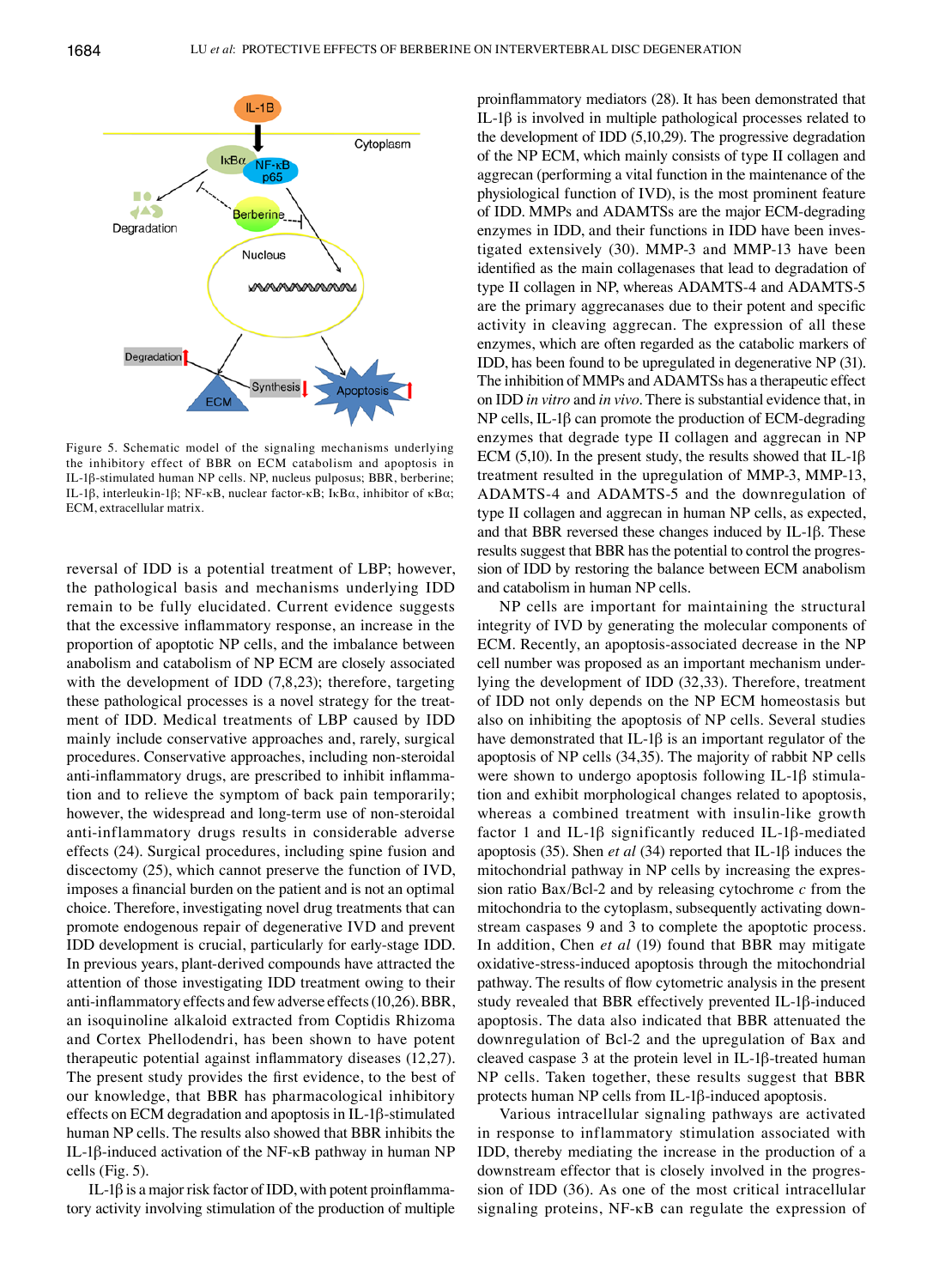genes associated with ECM degradation and cell apoptosis in IL-1β-treated human NP cells  $(21,37)$ . Inhibiting the activation of NF-κB is regarded as a potential therapeutic strategy against IDD. Under normal conditions, NF-κB is located in the cytoplasm bound to an inhibitory protein, IκB, which prevents NF-κB from entering the nucleus. Upon stimulation by IL-1β, the IκB protein is phosphorylated and degraded, resulting in the translocation of NF-κB from the cytoplasm to the nucleus. Subsequently, NF-κB facilitates gene transcription by binding to specific sequences in the promoter region of NF-κB-responsive genes, which upregulate the production of catabolic enzymes, inflammatory mediators and cytokines (5,10). To further elucidate the molecular mechanism underlying the inhibitory effect of BBR on ECM degradation and apoptosis in IL-1β‑treated NP cells, the present study assessed the influence of BBR on the IL‑1β-induced activation of NF-κB in human NP cells. The results revealed that BBR significantly inhibited the IL‑1β-induced upregulation of the phosphorylation of NF-κB p65 and its nuclear translocation in human NP cells. In addition, the IL‑1β-induced decrease in the level of cytoplasmic  $I \kappa B\alpha$  was reversed by BBR, indicating that treatment with BBR inhibited the degradation of IκBα, thereby maintaining NF-κB in an inactive state. Taken together, these results suggest that the therapeutic action of BBR on IDD may be mediated by suppression of the NF-κB signaling pathway.

However, as human NP cells cultured *in vitro* and human NP cells *in vivo* may respond differently to BBR treatment, whether BBR is effective as a IDD treatment *in vivo* remains to be fully elucidated. Therefore, animal experiments that can truly mimic IDD pathogenesis are urgently required to confirm the protective effect of BBR against IDD and to advance current understanding of the molecular mechanisms underlying this effect.

In conclusion, the results of the present study suggest that BBR exerts potent anti-ECM catabolic and anti-apoptotic actions by inhibiting the IL-1β-induced activation of NF-κB in human NP cells, indicating that BBR may be validated as an effective therapeutic agent for IDD in the future.

#### **Acknowledgements**

Not applicable.

#### **Funding**

No funding was received.

#### **Availability of data and materials**

The datasets used and/or analyzed during the current study are available from the corresponding author on reasonable request.

## **Authors' contributions**

JW and ZY designed the study. LL wrote the manuscript. LL, JH, and QW conducted the experiments. LL, JH, QW, YA, and WC collected the data. JW, ZY, and LL analyzed the data. JW and ZY reviewed and revised the manuscript. All authors read and approved the manuscript and agree to be accountable for all aspects of the research in ensuring that the accuracy or integrity of any part of the work are appropriately investigated and resolved.

#### **Ethics approval and consent to participate**

The present study was approved by the Ethics Committee of Tongji Medical College, Huazhong University of Science and Technology (Wuhan, China).

#### **Patient consent for publication**

Not applicable.

#### **Competing interests**

The authors declare that they have no competing interests.

#### **References**

- 1. Martin BI, Deyo RA, Mirza SK, Turner JA, Comstock BA, Hollingworth W and Sullivan SD: Expenditures and health status among adults with back and neck problems. JAMA 299: 656-664, 2008.
- 2. Luoma K, Riihimaki H, Luukkonen R, Raininko R, Viikari-Juntura E and Lamminen A: Low back pain in relation to lumbar disc degeneration. Spine (Phila Pa 1976) 25: 487‑492, 2000.
- 3. Pattappa G, Li Z, Peroglio M, Wismer N, Alini M and Grad S: Diversity of intervertebral disc cells: Phenotype and function. J Anat 221: 480-496, 2012.
- 4. Sakai D and Grad S: Advancing the cellular and molecular therapy for intervertebral disc disease. Adv Drug Deliv Rev 84: 159-171, 2015.
- 5. Yang W, Yu XH, Wang C, He WS, Zhang SJ, Yan YG, Zhang J, Xiang YX and Wang WJ: Interleukin‑1β in intervertebral disk degeneration. Clin Chim Acta 450: 262-272, 2015.
- 6. WuB, MengC, Wang H, JiaC and Zhao Y: Changes of proteoglycan and collagen II of the adjacent intervertebral disc in the cervical instability models. Biomed Pharmacother 84: 754‑758, 2016.
- 7. Li Y, Li K, Han X, Mao C, Zhang K, Zhao T and Zhao J: The imbalance between TIMP3 and matrix‑degrading enzymes plays an important role in intervertebral disc degeneration. Biochem Biophys Res Commun 469: 507-514, 2016.
- 8. Freemont AJ: The cellular pathobiology of the degenerate intervertebral disc and discogenic back pain. Rheumatology (Oxford) 48: 5-10, 2009.
- 9. Yamamoto J, Maeno K, Takada T, Kakutani K, Yurube T, Zhang Z, Hirata H, Kurakawa T, Sakai D, Mochida J, *et al*: Fas ligand plays an important role for the production of pro-inflammatory cytokines in intervertebral disc nucleus pulposus cells. J Orthop Res 31: 608-615, 2013.
- 10. Chen J, Xuan J, Gu YT, Shi KS, Xie JJ, Chen JX, Zheng ZM, Chen Y, Chen XB, Wu YS, *et al*: Celastrol reduces IL-1β induced matrix catabolism, oxidative stress and inflammation in human nucleus pulposus cells and attenuates rat intervertebral disc degeneration in vivo. Biomed Pharmacother 91: 208‑219, 2017.
- 11. Risbud MV and Shapiro IM: Role of cytokines in intervertebral disc degeneration: Pain and disc content. Nat Rev Rheumatol 10: 44-56, 2014.
- 12. Wang Z, Chen Z, Yang S, Wang Y, Huang Z, Gao J, Tu S and Rao Z: Berberine ameliorates collagen-induced arthritis in rats associated with anti-inflammatory and anti-angiogenic effects. Inflammation 37: 1789‑1798, 2014.
- 13. Li Z, Geng YN, Jiang JD and Kong WJ: Antioxidant and anti-inflammatory activities of berberine in the treatment of diabetes mellitus. Evid Based Complement Alternat Med 2014: 289264, 2014.
- 14. Liang Y, Huang M, Jiang X, Liu Q, Chang X and Guo Y: The neuroprotective effects of Berberine against amyloid β-protein-induced apoptosis in primary cultured hippocampal neurons via mitochondria-related caspase pathway. Neurosci Lett 655: 46-53, 2017.